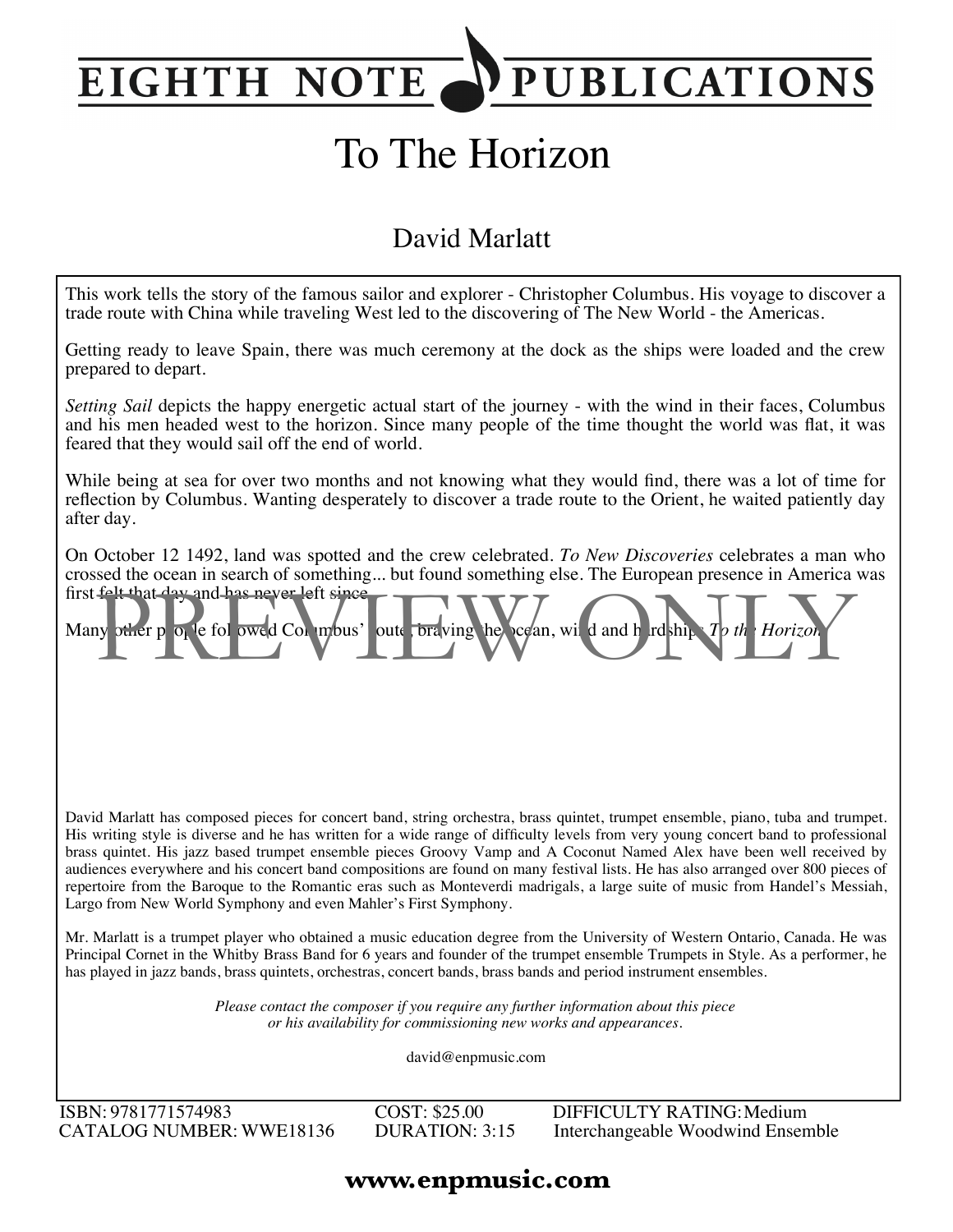#### TO THE HORIZON





© 2018 **EIGHTH NOTE PUBLICATIONS** www.enpmusic.com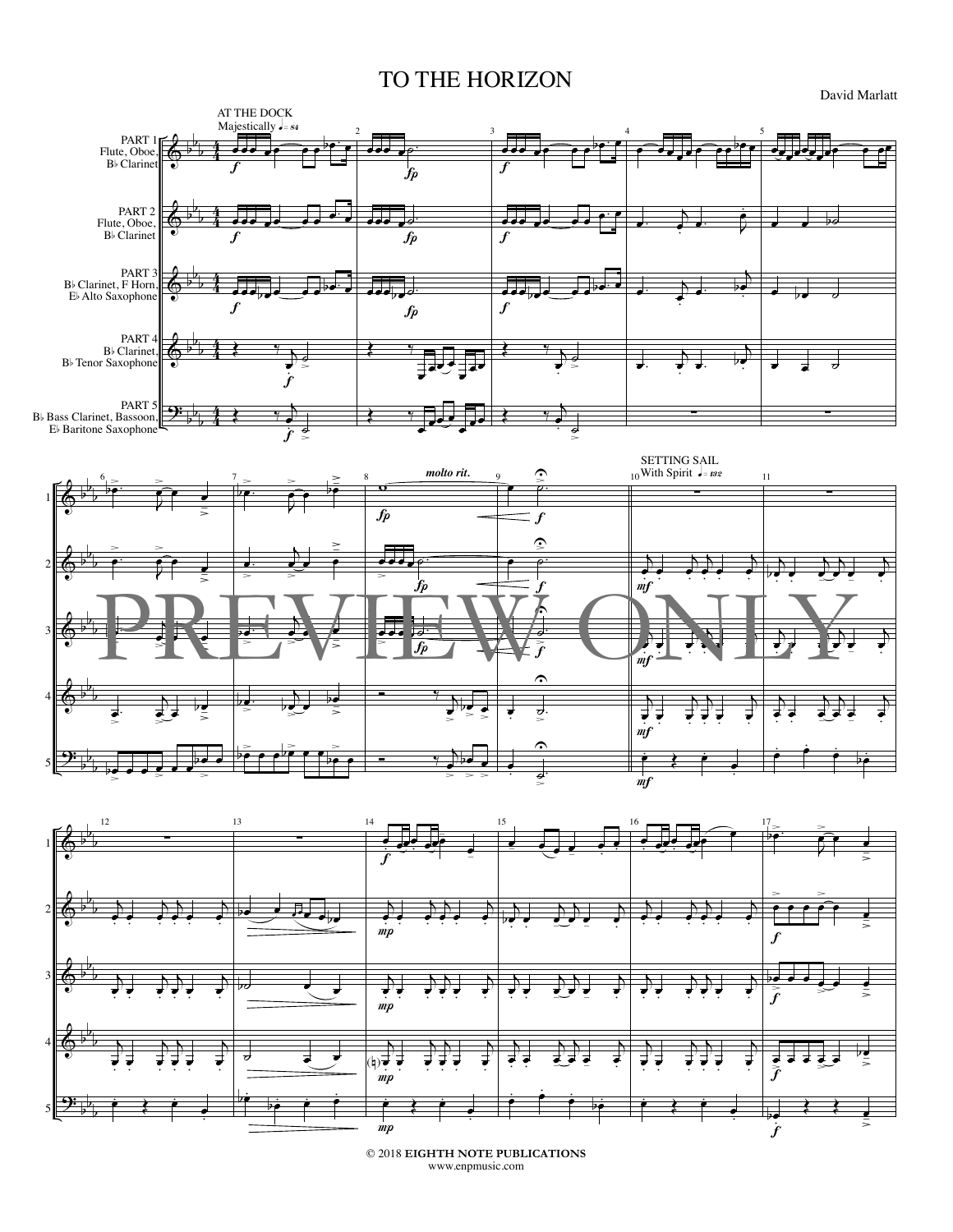





TO THE HORIZON pg. 2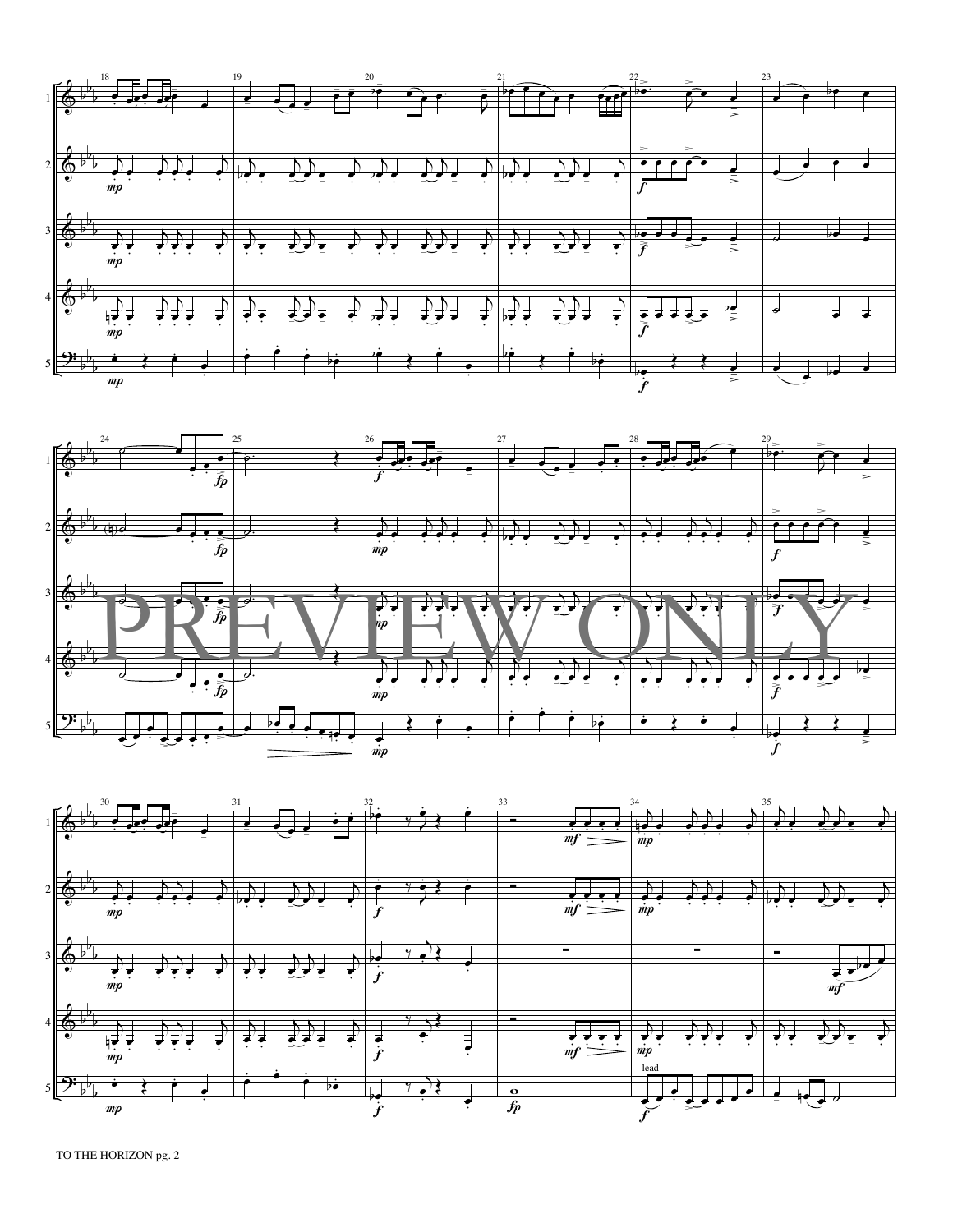





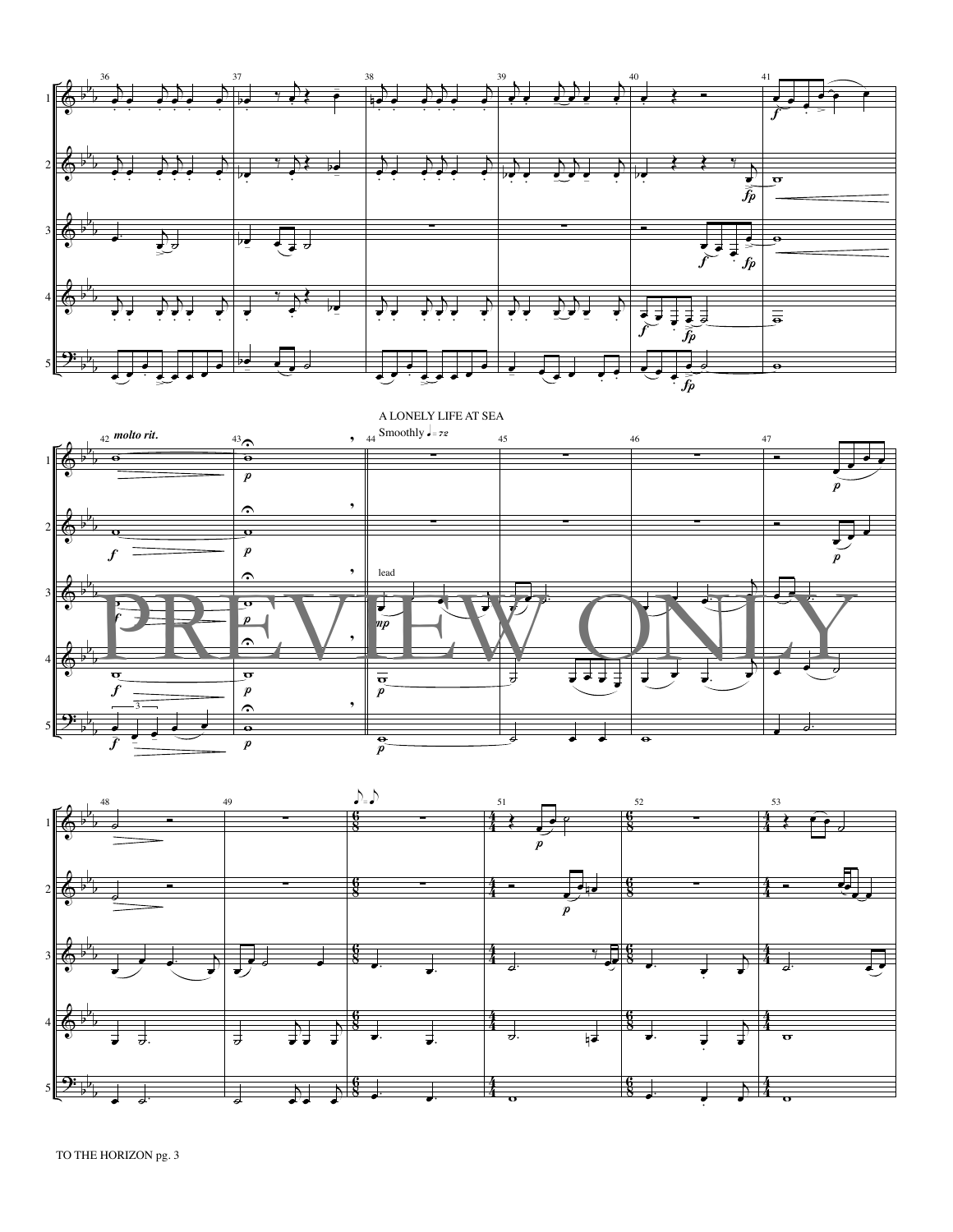